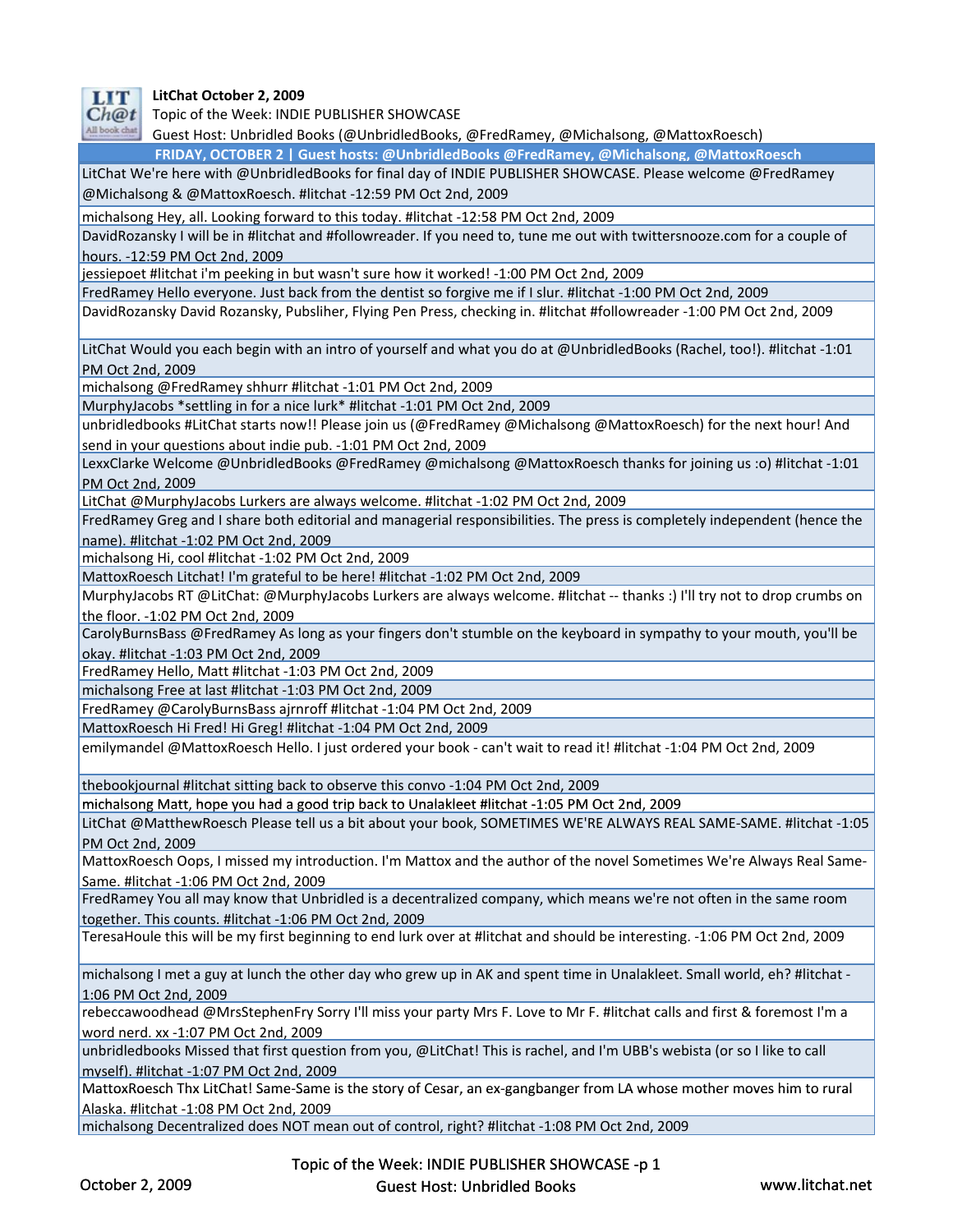LitChat @FredRamey I've gathered the decentralization of UB through your tweets and wanted to ask how that works. First, to Matt & book. #litchat ‐1:09 PM Oct 2nd, 2009

michalsong This is an Alaska that will suprise many #litchat ‐1:10 PM Oct 2nd, 2009

MattoxRoesch Same‐Same follows the parallel journeys of Cesar and his altruistic older cousin Go‐boy. There's guilt & identity issues & love. #litchat ‐1:11 PM Oct 2nd, 2009

rebeccawoodhead Hi everyone. Author‐in‐waiting from Cotswolds England. What are we talking about today? bestofchat's confused me. #litchat ‐1:11 PM Oct 2nd, 2009

LexxClarke @MattoxRoesch what was your inspiration for writing your book? #litchat -1:11 PM Oct 2nd, 2009 LexxClarke @rebeccawoodhead hi there :o) #litchat ‐1:12 PM Oct 2nd, 2009

MattoxRoesch Thanks Lexx. Two things. First, a few years ago I called up a young friend to get lunch, his sister answered, said, "He's in jail." #litchat ‐1:13 PM Oct 2nd, 2009

LitChat @MattoxRoesch I read SAME‐SAME in prep for today and gotta tell you, I loved Go‐Boy. #litchat ‐1:13 PM Oct 2nd, 2009

kashicat @LisaDaleBooks We're talking with 2 people from an independent publisher, & one of their authors in #litchat ‐1:13 PM Oct 2nd, 2009

BookobsessedGrl RT @kashicat: @LisaDaleBooks We're talking with 2 people from an independent publisher, & one of their authors in #litchat ‐1:14 PM Oct 2nd, 2009

MattoxRoesch I had no idea he had been running with gangs. I was angry and disturbed. So through our prison visits, I tried to empathize w/him. #litchat ‐1:14 PM Oct 2nd, 2009

ClaireCaterer Coming in late, a writer of fiction & nonfic, currently working on YA fantasy. #litchat ‐1:14 PM Oct 2nd, 2009

rebeccawoodhead RT @MattoxRoesch ...a few years ago I called up a young friend to get lunch, his sister answered, said, "He's in jail." #litchat -1:14 PM Oct 2nd, 2009

LitChat If you have questions for anyone in today's panel (@FredRamey @Michaelsong @MattoxRoesch) feel free to ask. #litchat ‐1:15 PM Oct 2nd, 2009

rebeccawoodhead @ClaireCaterer Think we're talking about an independent publisher and an author ‐ not quite up to speed. \*Waves\* #litchat ‐1:15 PM Oct 2nd, 2009

michalsong The setting for the book is both exotic and familiar at the same time‐‐a tricky achievement. #litchat ‐1:16 PM Oct 2nd, 2009

nicolamorgan @kashicat sorry can't #litchat for the next few sessions. Have fun and all let me know whether u set the writing world to rights!! -1:16 PM Oct 2nd, 2009

LexxClarke @MattoxRoesch I don't imagine that was easy,was the book a form of catharsis then? #litchat ‐1:16 PM Oct 2nd, 2009

MattoxRoesch That was the impetus for the narrator. The second inspiration was my experience living w/my friend as he dealt w/ bi‐polar dis. #litchat ‐1:16 PM Oct 2nd, 2009

TheNewAuthor @rebeccawoodhead WOW...I've heard of someone washing there hair to not answer the phone but that is a new one #litchat ‐1:16 PM Oct 2nd, 2009

rebeccawoodhead @nicolamorgan \*hugs\* #litchat -1:17 PM Oct 2nd, 2009

MattoxRoesch Thanks LitChat! I'm glad you loved Go‐boy! #litchat ‐1:17 PM Oct 2nd, 2009

LitChat @MattoxRoesch How did the setting in Unalakleet, a small village in Alaska, come into the story? #litchat ‐1:17 PM Oct 2nd, 2009

LexxClarke @MattoxRoesch Wow,two incredibly powerful drivers and themes #litchat ‐1:17 PM Oct 2nd, 2009

omara\_croft Late arrival...third time here... #litchat ‐1:17 PM Oct 2nd, 2009

ClaireCaterer @rebeccawoodhead Nor me \*waves back\* #litchat ‐1:18 PM Oct 2nd, 2009

rebeccawoodhead @TheNewAuthor hi! \*Hugs\* You joining litchat? Talking to independent publisher and and author. #litchat ‐1:18 PM Oct 2nd, 2009

kashicat @MattoxRoesch Did you know, visiting your friend in prison, that you were researching a book, or did inspiration come later? #litchat ‐1:18 PM Oct 2nd, 2009

LexxClarke @omara\_croft welcome :o) #litchat ‐1:18 PM Oct 2nd, 2009

MattoxRoesch Lexx, yeah, a bit of catharsis. But I think maybe I was trying to 'save' my young friend through writing... :) #litchat ‐1:19 PM Oct 2nd, 2009

MattoxRoesch The inspiration came from the visits. My wife encouraged me to visit him and not preach or anything. And so I tried. #litchat ‐1:20 PM Oct 2nd, 2009

rebeccawoodhead @AngieLedbetter You can't call me Ms Twit any more. My Ms Twitter UK crown has passed to another :D You coming to #litchat? ‐1:20 PM Oct 2nd, 2009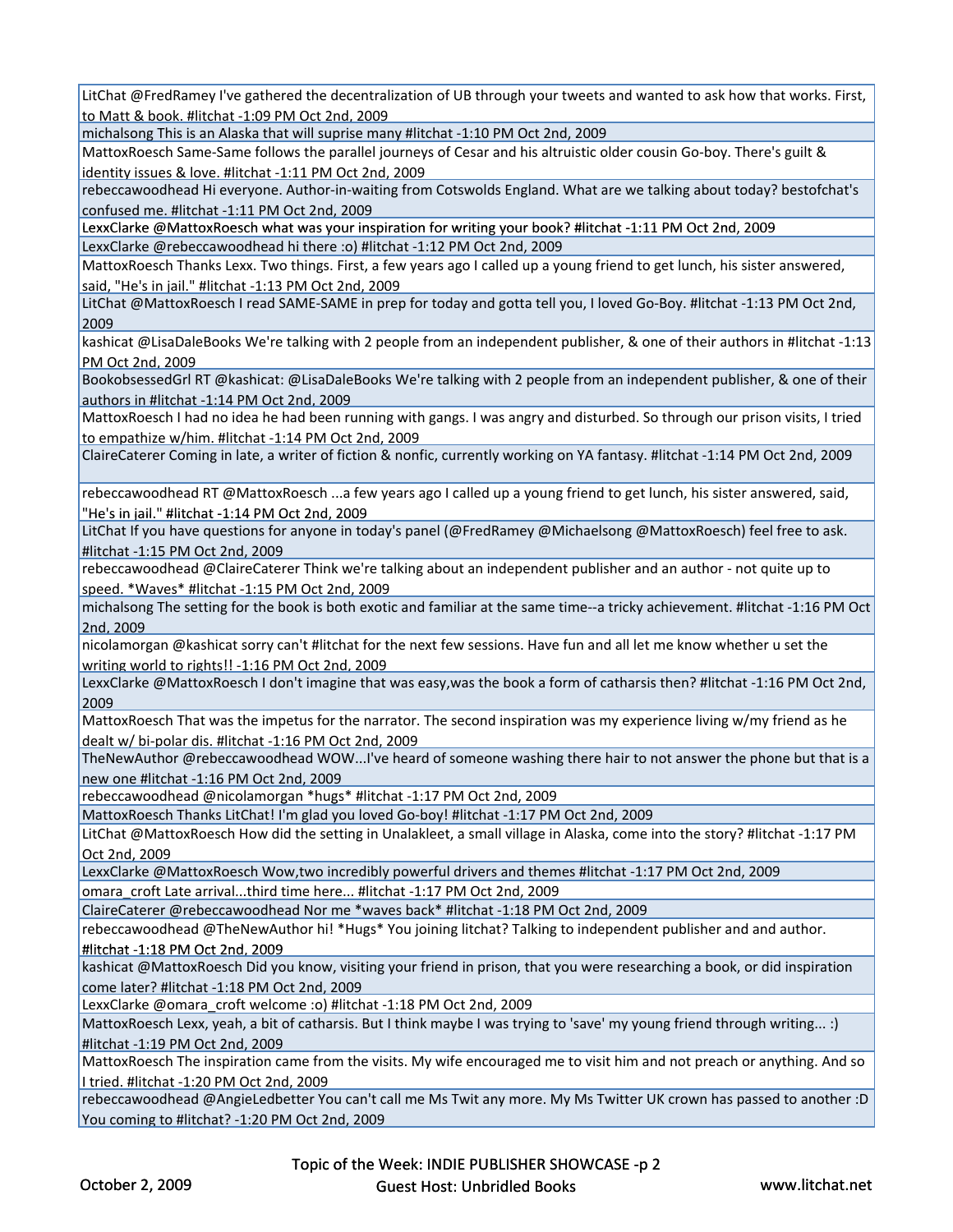FredRamey @MattoxRoesch Does your young friend know of the book? Has he read it? How do you think it meant to him? #litchat ‐1:21 PM Oct 2nd, 2009

mariblaser Lurking at #litchat to see what's going on. Am late, but I hope not too much. ‐1:21 PM Oct 2nd, 2009

MattoxRoesch It turned out that he started telling me everything, saying, "I'm not sorry for this sh\*t," but he couldn't stop talking about it. #litchat ‐1:21 PM Oct 2nd, 2009

LexxClarke @MattoxRoesch A slightly glib question perhaps but has he read your book? #litchat ‐1:21 PM Oct 2nd, 2009

rebeccawoodhead @MattoxRoesch What most surprised you about the experience? Was there anything good you hadn't<br>expected? #litchat -1:21 PM Oct 2nd, 2009

TheNewAuthor @rebeccawoodhead Thats great. Would it be a small publisher from the UK or USA? #litchat ‐1:23 PM Oct 2nd, 2009

MattoxRoesch Yes, he's been very supportive, and he's been reading drafts all along. He recognizes that Cesar became his own character. #litchat ‐1:23 PM Oct 2nd, 2009

LitChat Good question @FredRamey. @MattoxRoesch Same question over to your bi-polar friend. Has he or will he read the book? #litchat ‐1:23 PM Oct 2nd, 2009

rebeccawoodhead @TheNewAuthor ‐ not in real life ‐ on #litchat. Hit tweetchat and join in! :) #litchat ‐1:24 PM Oct 2nd, 2009

corpuslibris @MattoxRoesch It seems almost like Go‐boy is the one being "saved," Cesar has a chance to help. Not so with Wicho... #litchat ‐1:24 PM Oct 2nd, 2009

omara croft For anyone--have you ever been asked by a publisher to consider changing a NF story into fiction because of platform issues? #litchat ‐1:25 PM Oct 2nd, 2009

MattoxRoesch Great Q Rebecca! I was surprised how easy it was to empathize, it wasn't hard to see I could have ended up in the same situation. #litchat -1:26 PM Oct 2nd, 2009

MattoxRoesch LitChat, unfortunately, my friend who struggled with bi‐polar committed suicide in 2002. The book is dedicated to his memory. #litchat ‐1:26 PM Oct 2nd, 2009

michalsong How much of the writing experience is cathartic and how much purely art? How do you hope the 2 purporses work together for you? #litchat ‐1:27 PM Oct 2nd, 2009

MattoxRoesch ...And I think that is why Go-boy's turns out okay in the end of the novel. In a way, I wanted to rewrite the past. #litchat ‐1:28 PM Oct 2nd, 2009

LitChat Let's hold @omara\_croft's question until our panel is finished, so we can keep on topic. Thanks. (Great question, though.) #litchat -1:28 PM Oct 2nd, 2009

michalsong @corpuslibris I think Cesar is also being saved #litchat ‐1:28 PM Oct 2nd, 2009

herstorian Good Q! RT @omara\_croft: For anyone--have you ever been asked by a publisher to change a NF story into fic b/c of platform issues? #litchat ‐1:29 PM Oct 2nd, 2009

MattoxRoesch @corpuslibris That's insightful. I kinda saw the saving as mutual. That seems more true to life: subtle, twoway‐type saving. #litchat ‐1:29 PM Oct 2nd, 2009

rebeccawoodhead @MattoxRoesch agree with that. #litchat ‐1:31 PM Oct 2nd, 2009

CarolyBurnsBass Agree! @michalsong. Cesar is being saved by the Unalakleet community and bonding with Go-Boy. #litchat – 1:31 PM Oct 2nd, 2009

LitChat @MattoxRoesch How did you find a home for your novel at @UnbridledBooks? #litchat ‐1:31 PM Oct 2nd, 2009

tericoyne @MattoxRoesch I love the title of the book..was that your original title or did it evolve? #litchat ‐1:31 PM Oct 2nd, 2009

kashicat RT @LitChat: @MattoxRoesch How did you find a home for your novel at @UnbridledBooks? #litchat [I was just about to ask same thing] ‐1:32 PM Oct 2nd, 2009

MattoxRoesch @michalsong Cathartic drive provides both conscious and unconscious inspiration... #litchat -1:33 PM Oct 2nd, 2009

michalsong @CarolyBurnsBass The community is definitely an important part of the book, almost its own character #litchat ‐ 1:33 PM Oct 2nd, 2009

FredRamey There's also the rich element of Cesar's recognition of his need to be saved and the light of his own brother's predicament . . . #litchat ‐1:33 PM Oct 2nd, 2009

agnieszkasshoes @omara\_croft I've fictionalised an essay for an academic paper to fit better with the panel if that counts #litchat ‐1:33 PM Oct 2nd, 2009

michalsong @LitChat How could we not publish it? #litchat ‐1:33 PM Oct 2nd, 2009

MattoxRoesch @michalsong ...conscious inspiration is the situation: the characters, scene, etc. Hopefully the unconscious then tells the story. #litchat ‐1:34 PM Oct 2nd, 2009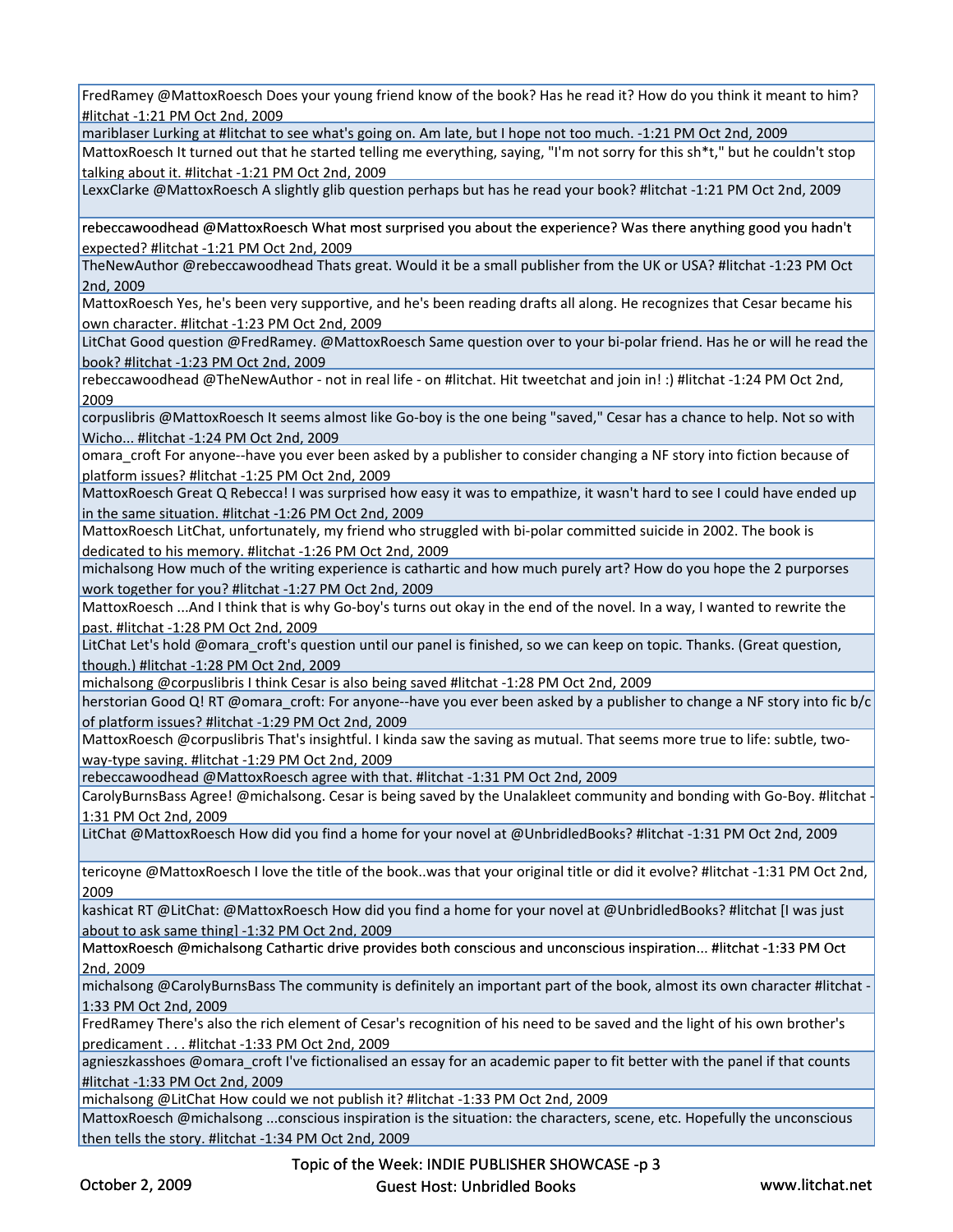LexxClarke RT @michalsong: @CarolyBurnsBass The community is definitely an important part of the book, almost its own character ‐ there's a #litchat ‐1:34 PM Oct 2nd, 2009

rebeccawoodhead am having a few comp probs - don't know whether it's me or tweetchat or twitter but if I disappear it's nothing personal #litchat ‐1:34 PM Oct 2nd, 2009

LexxClarke for that ;o) #litchat ‐1:34 PM Oct 2nd, 2009

LitChat @michalsong My next question was to you. What did you, as an editor, love about the book? #litchat ‐1:34 PM Oct 2nd, 2009

FredRamey RT Here Here in re Same Same @michalsong How could we not publish it? #litchat -1:35 PM Oct 2nd, 2009

kashicat @michalsong How did the novel come to your attention to begin with, though? #litchat ‐1:35 PM Oct 2nd, 2009

MattoxRoesch @tericoyne I started with bad titles. Then Go‐boy told the narrator "Sometimes We're Always Real Same‐ Same" and that was that! #litchat ‐1:35 PM Oct 2nd, 2009

agnieszkasshoes @21stCscribe there's a familiar pic. Come and join #litchat (just type #litchat in2 search & join in) ‐1:36 PM Oct 2nd, 2009

MattoxRoesch @tericoyne ...the title is regional/village slang. Variations of 'sometimes always never' can be found throughout much of rural AK! #litchat ‐1:36 PM Oct 2nd, 2009

CarolyBurnsBass RT @FredRamey: RT Here Here in re Same Same @michalsong How could we not publish it? #litchat ‐1:36 PM Oct 2nd, 2009

George9Writer #FF @MattoxRoesch author of SOMETIMES WE'RE ALWAYS REAL SAME‐SAME, from Unbridled Books http://tinyurl.com/ycsn7fa #litchat ‐1:37 PM Oct 2nd, 2009

MattoxRoesch i love esoteric slang... #litchat ‐1:37 PM Oct 2nd, 2009

michalsong The voice of the book grabbed me immediately, and the quietly rich layers of character set in such an unexpected kind of Alaska #litchat ‐1:37 PM Oct 2nd, 2009

LitChat @MattoxRoesch Explain in 140‐characters about the notion of Same Same #litchat ‐1:37 PM Oct 2nd, 2009

LexxClarke @MattoxRoesch what makes a bad title,in your opinion? #litchat ‐1:37 PM Oct 2nd, 2009

unbridledbooks @MattoxRoesch Admittedly not the most twitter‐friendly title, but we love it. :) #litchat ‐1:37 PM Oct 2nd, 2009

MattoxRoesch @LitChat The chapter "Go at Shaktoolik" first appeared as a story in The Missouri Review, and I think Greg saw it... #litchat -1:38 PM Oct 2nd, 2009

rebeccawoodhead computer's freaking out ‐ might be twitter. Keeps freezing up so I'll have to call it a night on litchat :( Really interesting tho #litchat ‐1:38 PM Oct 2nd, 2009

ericbraun @MattoxRoesch I just love the slang, Go-Boy's voice, the quirkiness of the village, etc.; must have been tons of fun to write, yes? #litchat ‐1:38 PM Oct 2nd, 2009

michalsong There's a complex of emotion and growth, and sense of community that is at first stifling then liberating that carries the story #litchat ‐1:39 PM Oct 2nd, 2009

michalsong @MattoxRoesch Yes, I did see it there first #litchat ‐1:39 PM Oct 2nd, 2009

LexxClarke @michalsong that seems to be a common excitement in a book,unexpected stories in unusual places #litchat -1:39 PM Oct 2nd, 2009

MattoxRoesch @unbridledbooks twitter‐friendly title!! funny! :) #litchat ‐1:39 PM Oct 2nd, 2009

tericoyne That's the kind of title that makes me pick a book up ‐‐ it's perfect! @unbridledbooks @MattoxRoesch #litchat ‐ 1:40 PM Oct 2nd, 2009

herstorian @MattoxRoesch: That's a reason for publishing chapters ahead of time, then - they can attract the notice of publishers! #litchat ‐1:40 PM Oct 2nd, 2009

unbridledbooks So, @Michalsong, you sought out @MattoxRoesch after reading a story? #litchat -1:40 PM Oct 2nd, 2009

mariblaser @rebeccawoodhead Too bad. Hope you can be here next time. :) #litchat ‐1:40 PM Oct 2nd, 2009 michalsong @LexxClarke Yes, but easier said than accomplished #litchat ‐1:40 PM Oct 2nd, 2009

LitChat Let's go back to Fred's comment about Unbridled Books' decentralized operational culture. How does this work? #litchat ‐1:40 PM Oct 2nd, 2009

MattoxRoesch @LitChat Same‐Same the slang literally means two people are doing/saying/acting identically. #litchat ‐1:40 PM Oct 2nd, 2009

kashicat RT @tericoyne: That's the kind of title that makes me pick a book up #litchat [Yes, as opposed to all this "standardized" stuff lately] ‐1:41 PM Oct 2nd, 2009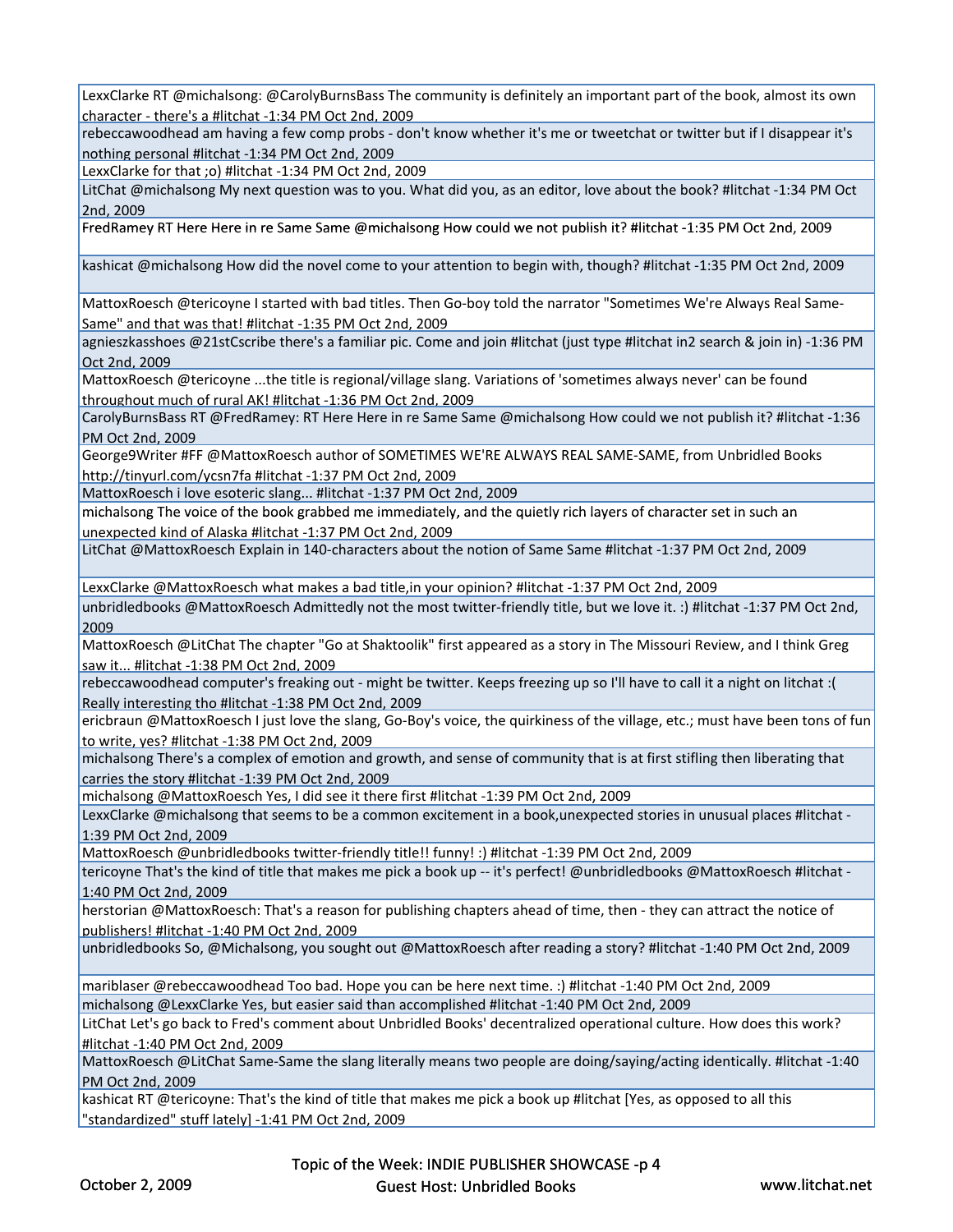corpuslibris RT @MattoxRoesch ...esoteric slang... Reminds me a little of DFW's "And if so but" variations. Just finished IJ, still resonating. #litchat ‐1:41 PM Oct 2nd, 2009

michalsong @unbridledbooks I try to keep up with the lit mags as much as I can. That's my background and first love. #litchat ‐1:41 PM Oct 2nd, 2009

unbridledbooks I love saying the title to friends. It takes a moment to process, but they always get it. #litchat ‐1:41 PM Oct 2nd, 2009

MattoxRoesch @unbridledbooks Greg and I exchanged emails, then I spent another year or more trying to edit the thing into a cohesive manuscript #litchat -1:42 PM Oct 2nd, 2009

herstorian RT @George9Writer #FF @MattoxRoesch author of SOMETIMES WERE ALWAYS REAL SAME‐SAME, from Unbridled Books http://tinyurl.com/ycsn7fa #litchat ‐1:42 PM Oct 2nd, 2009

FredRamey We have folks across the country which gives us a presence in a wide community. Logistically, some communication probs but ... #litchat ‐1:42 PM Oct 2nd, 2009

unbridledbooks Time differences are a challenge, too! #litchat ‐1:43 PM Oct 2nd, 2009

LexxClarke @FredRamey do you find that technology is a help in being cohesive even when decentralised? #litchat ‐1:43 PM Oct 2nd, 2009

LitChat How many titles do you put out every year? Ratio of non‐fic to fiction? #litchat ‐1:43 PM Oct 2nd, 2009 FredRamey The title itself captures all the conflicts of the novel. #litchat ‐1:43 PM Oct 2nd, 2009

michalsong We get to work with people because they're a great fit, not just because they live in the smae place. #litchat ‐ 1:44 PM Oct 2nd, 2009

unbridledbooks Everyone, you can check out @MattoxRoesch's website here: http://mattoxroesch.com/ #litchat ‐1:44 PM Oct 2nd, 2009

michalsong Fred and I have a long history of working this way together. #litchat ‐1:44 PM Oct 2nd, 2009

MattoxRoesch @ericbraun Hi! I wrote most of the novel in Mpls, after spending lots of time in Unk, I could still feel/smell/taste the village. #litchat ‐1:44 PM Oct 2nd, 2009

FredRamey @LexxClarke Absolutely; technology is what enabled the business plan and what maintains it ‐‐ constantly expands it. #litchat ‐1:45 PM Oct 2nd, 2009

unbridledbooks @LexxClarke I think we all have a love/hate relationship with technology. But it is essential! #litchat ‐1:45 PM Oct 2nd, 2009

CarolyBurnsBass @MattoxRoesch What took you (and ultimately the story) to Unk in the first place? #litchat ‐1:46 PM Oct 2nd, 2009

FredRamey When we began MacMurray & Beck in 1992, Greg was working from Missouri and we learned how to build a list and handle it well. #litchat ‐1:46 PM Oct 2nd, 2009

agnieszkasshoes @kashicat @MattoxRoesch anyone else said the title kinda conjures up Meera syal (Life Isn't all Ha‐ha He‐ he)? #litchat ‐1:46 PM Oct 2nd, 2009

FredRamey To clarify, I'm in Colorado #litchat ‐1:46 PM Oct 2nd, 2009

MattoxRoesch @corpuslibris What's great about David Foster Wallace's stuff is his ability to mix high and low art, high and low lexicon, etc. #litchat ‐1:46 PM Oct 2nd, 2009

michalsong @herstorian: absolutely, a great reason to publish in the little mags. Most of the important voices in Am Lit started that way. #litchat ‐1:46 PM Oct 2nd, 2009

LexxClarke @FredRamey I've learnt so much from being on Twitter,even if it's an addiction of sorts!I can see how powerful this type of tech is #litchat ‐1:47 PM Oct 2nd, 2009

unbridledbooks Most of what we publish is literary fiction, with a few memoirs in the past and our first non‐fiction title this season. #litchat ‐1:48 PM Oct 2nd, 2009

MattoxRoesch @CarolyBurnsBass Love! of course! :) I fell in love and married a girl who grew up in Unk. Her connection to 'home' was compelling. #litchat ‐1:48 PM Oct 2nd, 2009

agnieszkasshoes @kashicat Does he Man Who Painted Agnieszka's Shoes count as non-standard, or just peculiar? :-) #litchat ‐1:48 PM Oct 2nd, 2009

CarolyBurnsBass @MattoxRoesch You were personally courted by Unbridled. Did you ever go the query agent, submit to pubs route? #litchat ‐1:48 PM Oct 2nd, 2009

LitChat @FredRamey @Michalsong What do you look for in the titles you acquire? #litchat ‐1:48 PM Oct 2nd, 2009

FredRamey The publishing world may be too centralized, I think, in many ways. Technology allows us to build a community bigger than NYC. #litchat ‐1:49 PM Oct 2nd, 2009

herstorian @michalsong: What about publishing chapters in anthologies at small presses? (As is my case.) Or is that too obscure? #litchat ‐1:49 PM Oct 2nd, 2009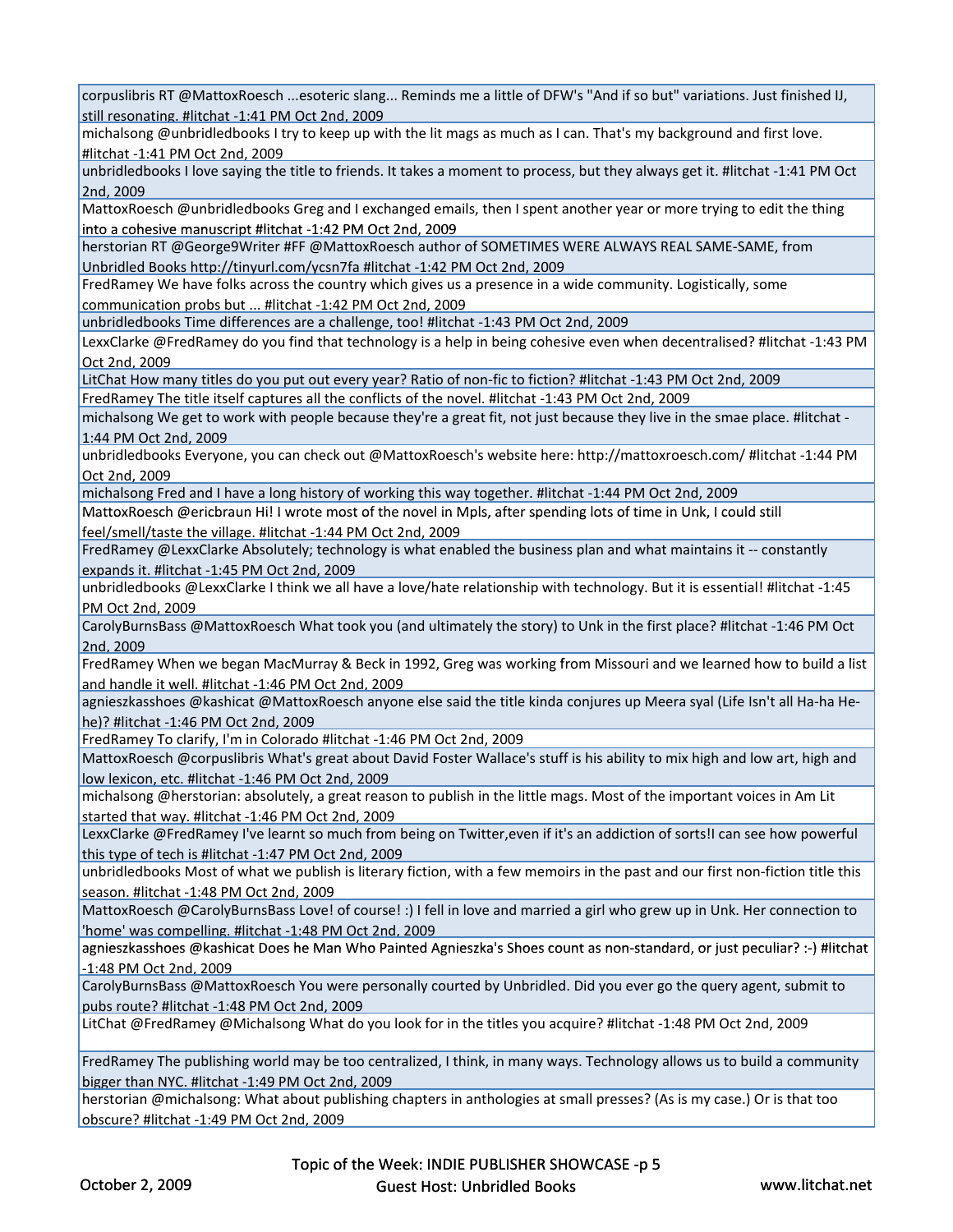mariblaser RT @LexxClarke: I've learnt so much from Twitter,even if it's an addiction of sorts!I can see how powerful this type of tech is #litchat ‐1:49 PM Oct 2nd, 2009

kashicat @unbridledbooks Now of course you need to define "literary fiction" so we know just what you mean by it. :‐) #litchat ‐1:49 PM Oct 2nd, 2009

FredRamey It also helps us to be part of that Manhattan community to some considerable degree. #litchat ‐1:49 PM Oct 2nd, 2009

herstorian RT @MattoxRoesch: Whats great about David Foster Wallaces stuff is his ability to mix high and low art, high and <u>low lexicon, etc. #litchat -1:49 PM Oct 2nd, 2009</u>

MattoxRoesch @CarolyBurnsBass I wrote the novel as I was growing into my wife's community. #litchat ‐1:49 PM Oct 2nd, 2009

michalsong @LitChat Everything. I want everything. Voice, story, writing chops . . . #litchat ‐1:49 PM Oct 2nd, 2009

FredRamey We look for a rich sense of place and time, an unfamiliar voice, a story we haven't heard before. #litchat ‐1:50 PM Oct 2nd, 2009

RichRennicks #FF There are lots of smart book people and retailers engaged in #followreader and #litchat right now. Too many to single out. ‐1:50 PM Oct 2nd, 2009

MattoxRoesch @CarolyBurnsBass I wouldn't say "personally courted," but Greg showed interest. I still teamed up with an agent who helped... #litchat ‐1:50 PM Oct 2nd, 2009

kashicat RT @FredRamey: Publishing world may be too centralized, in many ways. Technology allows us to build a community bigger than NYC. #litchat ‐1:50 PM Oct 2nd, 2009

CarolyBurnsBass A beautiful tribute. RT @MattoxRoesch: @CarolyBurnsBass I wrote the novel as I was growing into my wifes community. #litchat ‐1:50 PM Oct 2nd, 2009

michalsong @herstorian Not too obscure. That's great. But the lit mags are really the place, in my experience, where things start. #litchat ‐1:51 PM Oct 2nd, 2009

kashicat RT @FredRamey: We look for rich sense of place and time, unfamiliar voice, a story we haven't heard before. #litchat [Heh. How do we pitch?] ‐1:51 PM Oct 2nd, 2009

FredRamey Literary fiction? I don't think that's what we do.I think of it as commercial literature.We acquire for literary quality 1st, yes. #litchat ‐1:51 PM Oct 2nd, 2009

LexxClarke @unbridledbooks Do you think that smaller independent publishers are more likely to take a chance on a new writer? #litchat ‐1:52 PM Oct 2nd, 2009

MattoxRoesch @CarolyBurnsBass My agent really helped turn a limping manuscript into something I felt confident in shopping. I'm grateful to her. #litchat ‐1:52 PM Oct 2nd, 2009

LitChat @FredRamey @Michalsong Do you accept unagented ms? If so, do you prefer a query first, or complete ms? #litchat ‐1:52 PM Oct 2nd, 2009

unbridledbooks @kashicat Ha! Well, it's easier to define by what it isn't rather than what it is... #litchat ‐1:52 PM Oct 2nd, 2009

TheNewAuthor RT @FredRamey: We look for a rich sense of place and time, an unfamiliar voice, a story we haven't heard before. #litchat ‐1:52 PM Oct 2nd, 2009

FredRamey The novels we handle, wherever they lie along the literary spectrum, must resonate widely. And I think they all do. #litchat ‐1:52 PM Oct 2nd, 2009

omara croft @MattoxRoesch How difficult was that process? Of having an agent work on your work, and then an editor? #litchat ‐1:53 PM Oct 2nd, 2009

kashicat RT @LexxClarke: @unbridledbooks Do you think that smaller independent publishers are more likely to take a chance on a new writer? #litchat ‐1:53 PM Oct 2nd, 2009

michalsong We want a story someone cares about, with something at stake, and characters that drive that story to interesting places. #litchat -1:53 PM Oct 2nd, 2009

michalsong Lots of ways to do that, of course. #litchat ‐1:53 PM Oct 2nd, 2009

FredRamey @LitChat Yes, we do accept unagented manuscripts. Our backlog of submissions right now is embarassingly long, I'm afraid. #litchat ‐1:54 PM Oct 2nd, 2009

kashicat @unbridledbooks That's what I've noticed, as I've tried to research definitions,hee! #litchat ‐1:54 PM Oct 2nd, 2009

unbridledbooks @LexxClarke We can't speak for other publishers, but we're proud to publish great debuts. #litchat -1:54 PM Oct 2nd, 2009

tericoyne Unbridled is an example of how reader's can connect to an independent's list because of the focus on type of stories @FredRamey #litchat ‐1:54 PM Oct 2nd, 2009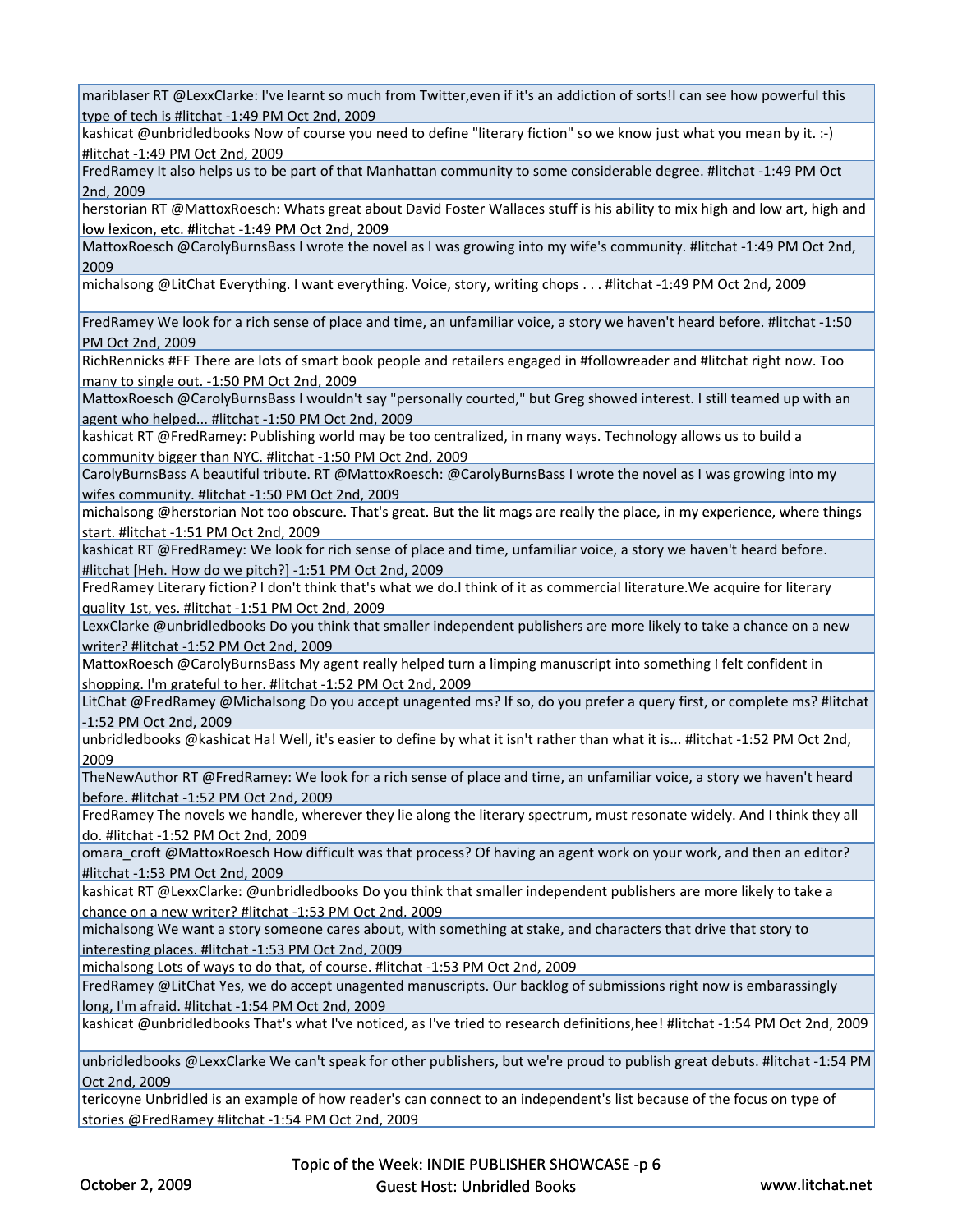TheNewAuthor @michalsong Could you give a little more thought on how it starts with the lit mags? #litchat ‐1:54 PM Oct 2nd, 2009

MattoxRoesch @omara\_croft Luckily my agent worked on the manuscript w/me. She'd say, "What's up with this," and I would think, "Oh yeah." #litchat ‐1:54 PM Oct 2nd, 2009

omara\_croft @FredRamey So an agented writer is more likely to move up the pile? #litchat ‐1:54 PM Oct 2nd, 2009

DavidRozansky @LexxClarke I know we are always looking for new writers to groom into the industry. #litchat #followreader 1:55 PM Oct 2nd, 2009

kashicat @michalsong By "interesting places" do you mean geographic, or interesting dilemmas/times as well? #litchat ‐1:55 PM Oct 2nd, 2009

DavidRozansky (Sorry for hashfail, following two chats at once.) #litchat #followreader ‐1:55 PM Oct 2nd, 2009

michalsong I like to think that what we do is quality fiction with hooks that should attract a broad group of readers. #litchat ‐ 1:55 PM Oct 2nd, 2009

LitChat @MattoxRoesch (or @EmilyMandel @EliseBlackwell or other @UnbridledBooks authors) can you share your experience w/ small press? #litchat ‐1:55 PM Oct 2nd, 2009

FredRamey @LexxClarke It's perhaps not that we're more willing to take a chance, it's that when we do introduce an author we do so all out. #litchat ‐1:55 PM Oct 2nd, 2009

CDominiqueG goodafternoon all! what are we talking about? #litchat ‐1:55 PM Oct 2nd, 2009

unbridledbooks @kashicat In the end, definitions/genres aren't so important. It's all about the story. #litchat ‐1:55 PM Oct 2nd, 2009

michalsong I want lots of story, though usually character driven rather than genre bound. #litchat ‐1:56 PM Oct 2nd, 2009

michalsong @kashicat Both #litchat -1:56 PM Oct 2nd, 2009

unbridledbooks @MattoxRoesch So tell us all who your agent/agency is! #litchat ‐1:56 PM Oct 2nd, 2009

pussreboots RT @unbridledbooks: @kashicat In the end, definitions/genres arent so important. Its all about the story. #litchat ‐1:56 PM Oct 2nd, 2009

LexxClarke @FredRamey offering a complete 'service' as it were? #litchat ‐1:57 PM Oct 2nd, 2009

FredRamey Thanks @tericoyne We are working hard to bring books that aren't like any others you've read ‐‐ all the best we can find #litchat ‐1:57 PM Oct 2nd, 2009

MattoxRoesch @omara\_croft Greg was a fantastic editor! His style was to engage me in a conversation... That's the best way to learn, grow, etc. #litchat -1:57 PM Oct 2nd, 2009

agnieszkasshoes tonight's #litchat seems to be a fascinating Q&A with some great small presses. Come & join in ‐1:57 PM Oct 2nd, 2009

LitChat @CDominiqueG We're in the final minutes with a panel of editors and a writer from Unbridled Books. #litchat ‐1:57 PM Oct 2nd, 2009

emilymandel @LitChat Can't speak for Elise or Mattox, of course, but Unbridled has been great to work with. Incredible marketing support. #litchat ‐1:57 PM Oct 2nd, 2009

kashicat RT @michalsong: I want lots of story, though usually character driven rather than genre bound. #litchat [I like this] 1:58 PM Oct 2nd, 2009

mariblaser RT @unbridledbooks: @kashicat In the end, definitions/genres arent so important. Its all about the story. #litchat ‐1:58 PM Oct 2nd, 2009

michalsong @TheNewAuthor Usually their mission is to discover those exciting new voices #litchat ‐1:58 PM Oct 2nd, 2009

FredRamey We believe fully that there's a wider readership for really well turned novels than most people imagine. #litchat -1:58 PM Oct 2nd, 2009

MattoxRoesch @unbridledbooks Oh, yeah. My spunky and smart agent is Stephanie Abou at Foundry Lit + Media. #litchat -1:58 PM Oct 2nd, 2009

CDominiqueG @LitChat why am I always late???? #litchat ‐1:58 PM Oct 2nd, 2009

FredRamey Part of our decentralized plan is to enable greater marketing efforts. #litchat ‐1:58 PM Oct 2nd, 2009

herstorian RT @unbridledbooks: @kashicat In the end, definitions/genres arent so important. Its all about the story. #litchat ‐1:58 PM Oct 2nd, 2009

TeresaHoule Thanks #litchat, always interesting to follow. ‐1:59 PM Oct 2nd, 2009

colindickey @emilymandel @LitChat Ditto what Emily said; really a pleasure to be working with UBB--more than I could have ever hoped for. #litchat ‐1:59 PM Oct 2nd, 2009

LitChat @emilymandel Thanks, Emily. I've seen LAST NIGHT IN MONTREAL chatted about all over the place. Starting on Twitter. #litchat ‐1:59 PM Oct 2nd, 2009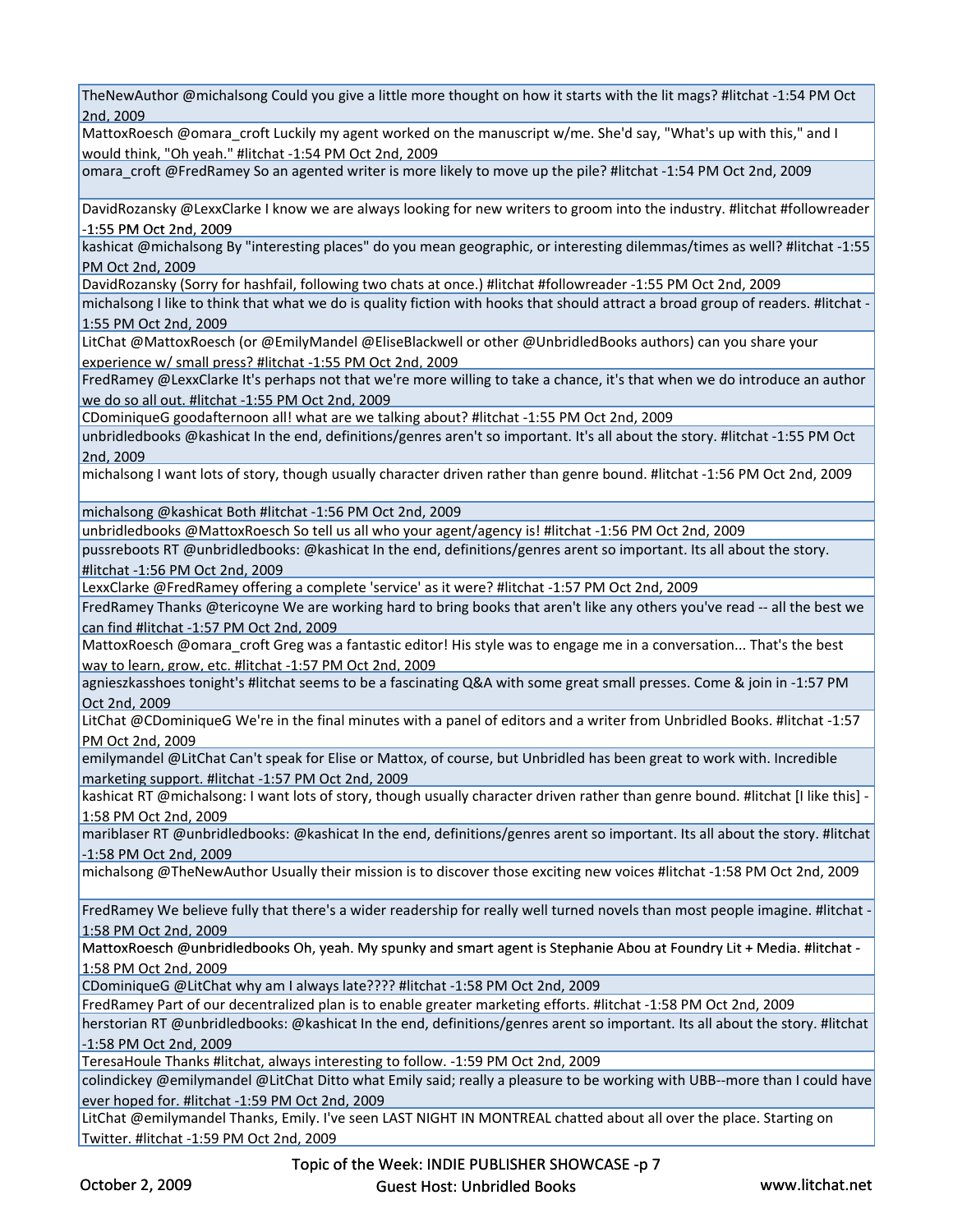omara\_croft @FredRamey My agent keeps hearing that a personal memoir (medical drama) is a hard sell without a platform; do you agree? #litchat ‐1:59 PM Oct 2nd, 2009

TomYHowe #followfriday @George9Writer Best new author in America: http://is.gd/3SZqy Great on #litchat and #writechat days. Pretty good bowler. ‐1:59 PM Oct 2nd, 2009

FredRamey @CDominiqueG We've turned to what an independent press like Unbridled offers the reader and the author. #litchat ‐1:59 PM Oct 2nd, 2009

TheNewAuthor RT @FredRamey: We believe fully that there's a wider readership for really well turned novels than most people imagine. #litchat good thing -1:59 PM Oct 2nd, 2009

herstorian RT @FredRamey: We believe fully that theres a wider readership for really well turned novels than most people imagine. #litchat ‐2:00 PM Oct 2nd, 2009

myfriendamy I have never felt like I wasted my time reading an @Unbridledbooks title. Loved Same‐Same! :) #litchat ‐2:00 PM Oct 2nd, 2009

LitChat In case you're wondering, @colindickey is author of CRANIOKLEPTY, which released this week through Unbridled Books. #litchat ‐2:00 PM Oct 2nd, 2009

agnieszkasshoes @kashicat "The Book of Laughter and Forgetting" is a fave; I like "Everything is Illuminated" too #litchat ‐ 2:00 PM Oct 2nd, 2009

kashicat @FredRamey It sounds like independents still do more marketing than larger publishers do now. #litchat ‐2:00 PM Oct 2nd, 2009

mciddangelo RT @michalsong: I want lots of story, though usually character driven rather than genre bound. #litchat ‐2:00 PM Oct 2nd, 2009

FredRamey @omara\_croft I agree that most memoirs that are noticed, it seems, are so because of a platform. #litchat -2:00 PM Oct 2nd, 2009

TheNewAuthor @michalsong The trick is for that new voice to find its way to the mag. I'm still looking into that one. #litchat ‐ 2:01 PM Oct 2nd, 2009

CDominiqueG @FredRamey thank you #litchat ‐2:01 PM Oct 2nd, 2009

FredRamey Thank you @myfriendamy. That means a lot to us. #litchat ‐2:01 PM Oct 2nd, 2009

tericoyne Here here...@myfriendamy I have never felt like I wasted my time reading an @Unbridledbooks title. Loved Same-Same! :) #litchat ‐2:01 PM Oct 2nd, 2009

bookingmama @myfriendamy Can't wait to read that one! Did you start 31 HOURS? #litchat ‐2:01 PM Oct 2nd, 2009

michalsong @myfriendamy Love to hear that. #litchat -2:01 PM Oct 2nd, 2009

MattoxRoesch @emilymandel Thanks for picking up Same‐Same, Emily! I gave a copy of Last Night in Montreal to my parents and grandparents! #litchat ‐2:01 PM Oct 2nd, 2009

FredRamey @kashicat We publish 10 or so new titles a year. Every one must succeed and every one has our full on energy and dedication. #litchat ‐2:02 PM Oct 2nd, 2009

LexxClarke @Unbridledbooks are all your books available in the UK? #litchat ‐2:02 PM Oct 2nd, 2009

CarolyBurnsBass !!! RT @FredRamey We believe fully that there's a wider readership for really well turned novels than most people imagine. #litchat #litchat ‐2:02 PM Oct 2nd, 2009

MattoxRoesch @myfriendamy Thanks so very much! #litchat ‐2:02 PM Oct 2nd, 2009

emilymandel @MattoxRoesch That's wonderful to hear! Thanks very much. #litchat ‐2:03 PM Oct 2nd, 2009

CDominiqueG @unbridledbooks is it less likely for a new author to get "lost" on a pile with an independent pub. than a conglomerate? #litchat ‐2:03 PM Oct 2nd, 2009

michalsong I can say we never have buyers' remorse. We love the books we do, or we don't do them. #litchat ‐2:03 PM Oct 2nd, 2009

FredRamey LexxClarke Some of our books are republished in the UK‐‐we handle foreign rights. At work now on UK distribution. #litchat -2:03 PM Oct 2nd, 2009

michalsong @CDominiqueG Yes #litchat ‐2:04 PM Oct 2nd, 2009

unbridledbooks @LexxClarke Available? Most likely, but we don't have UK distro for every title. #litchat ‐2:04 PM Oct 2nd, 2009

LitChat We've just crossed the hour out wonderful panelists promised us. We need to let them go if they need to skedaddle. #litchat ‐2:04 PM Oct 2nd, 2009

FredRamey @CDominiqueG An independent publisher does not publish a book just to print it. Our ego is involved in every acquisition. #litchat ‐2:04 PM Oct 2nd, 2009

LitChat Of course, we want them to know they are welcome to hang out in the LitChat salon as long as they wish. #litchat -2:04 PM Oct 2nd, 2009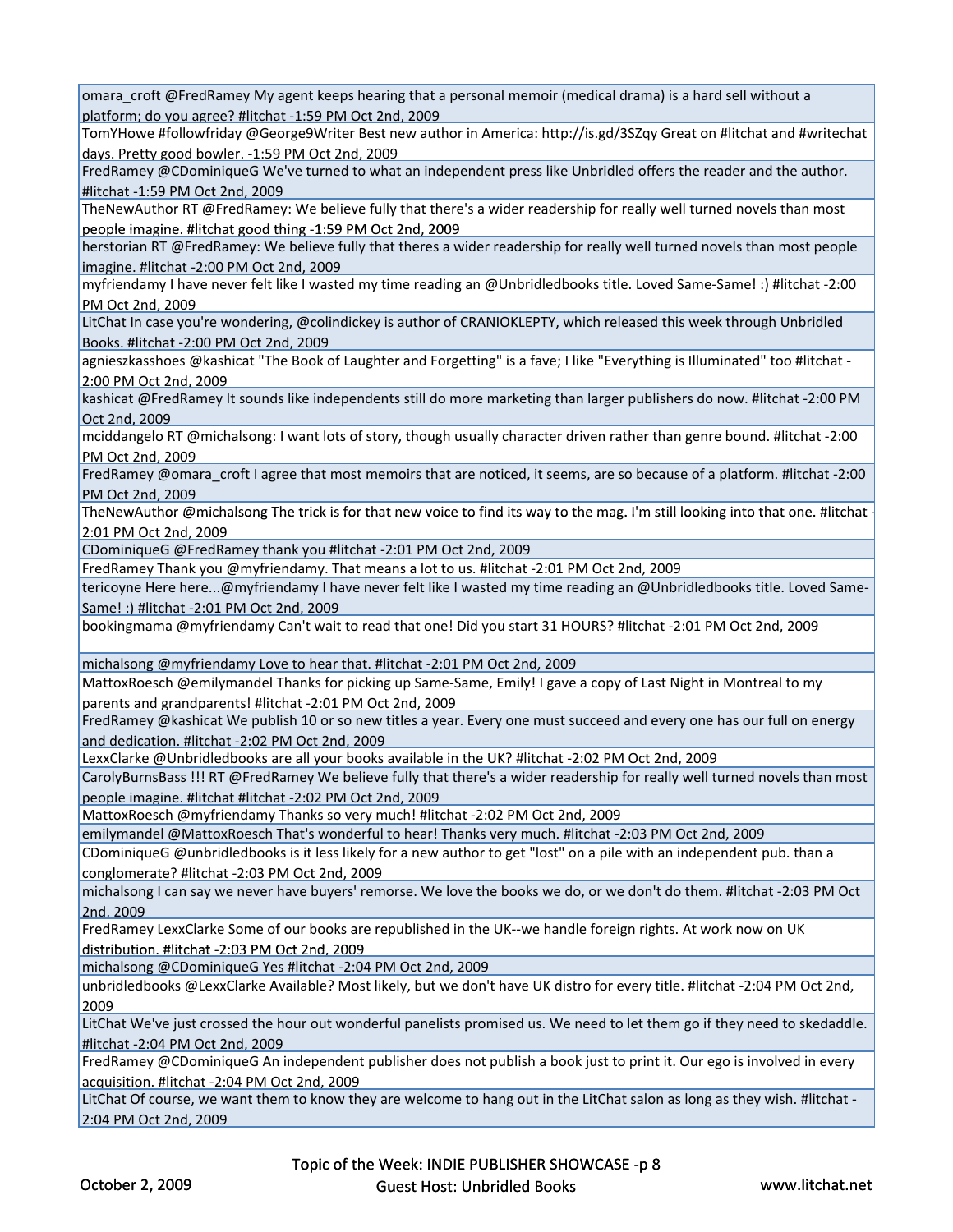mariblaser @FredRamey I wonder how publishing so few books a year makes the business financially viable. You have good sales, no? #litchat ‐2:05 PM Oct 2nd, 2009

LexxClarke @FredRamey ah ok,I love this chat and the people I can connect with but I like to check that I can enjoy all on offer in the US #litchat ‐2:05 PM Oct 2nd, 2009

TwinkleChar @michalsong You do realize all authors all falling in love with you, right? "Never have buyers remorse." Sigh‐‐ #litchat ‐2:05 PM Oct 2nd, 2009

unbridledbooks Thanks so much for putting this together, @LitChat! #litchat ‐2:05 PM Oct 2nd, 2009

mciddangelo but what can an Indie publisher offer that self-pub cannot? #litchat -2:05 PM Oct 2nd, 2009

michalsong @LitChat a wonderful place to hang out, actually. #litchat ‐2:05 PM Oct 2nd, 2009

LexxClarke @unbridledbooks thank you :o) #litchat ‐2:05 PM Oct 2nd, 2009

CDominiqueG @FredRamey good to know. #litchat ‐2:06 PM Oct 2nd, 2009

FredRamey Thanks @LitChat for this opportunity. I'll stay around a bit to see if there are any more questions. this has been invigorating. #litchat ‐2:06 PM Oct 2nd, 2009

kashicat RT @FredRamey: An independent publisher does not publish a book just to print it. Our ego is involved in every acquisition. #litchat ‐2:06 PM Oct 2nd, 2009

michalsong @mariblaser We only eat on Wednesdays #litchat ‐2:06 PM Oct 2nd, 2009

LexxClarke @michalsong It's my happy place #litchat ‐2:06 PM Oct 2nd, 2009

mciddangelo ... not to be facetious or anything. #litchat ‐2:07 PM Oct 2nd, 2009

CDominiqueG @michalsong thank you. #litchat ‐2:07 PM Oct 2nd, 2009

omara croft Can I ask my earlier question? Has anyone been asked to fictionalize a non-fiction story, because of platform? #litchat ‐2:07 PM Oct 2nd, 2009

unbridledbooks @michalsong Thanks for that laugh, Greg! I needed that. #litchat ‐2:07 PM Oct 2nd, 2009

LitChat Before everyone heads out for pub o'clock, let's give @UnbridledBooks @FredRamey @Michalsong and @MattoxRoesch an ovation. {claps} #litchat ‐2:07 PM Oct 2nd, 2009

MattoxRoesch @LitChat Thank you so much! I appreciate being included in this discussion. I'll hang out a bit while I chase my 1‐yr‐old around. #litchat ‐2:08 PM Oct 2nd, 2009

emilymandel Marketing support. RT @mciddangelo: but what can an Indie publisher offer that self-pub cannot? #litchat -2:08 PM Oct 2nd, 2009

LitChat RT @omara croft: Can I ask my earlier question? Has anyone been asked to fictionalize a non-fiction story, because of platform? #litchat ‐2:08 PM Oct 2nd, 2009

herstorian Thanks so much for the insightful chat @MattoxRoesch @michalsong @FredRamey! I've learned a lot. I love the specific examples etc! #litchat ‐2:08 PM Oct 2nd, 2009

unbridledbooks By the way, folks can find info on @MattoxRoesch's Sometimes We're Always Real Same‐Same at http://ow.ly/sqFh #litchat ‐2:08 PM Oct 2nd, 2009

kashicat RT @michalsong: @mariblaser We only eat on Wednesdays #litchat [Laughing my head off, but hoping it's a joke.] • 2:08 PM Oct 2nd, 2009

FredRamey Thanks all. Onward. #litchat ‐2:08 PM Oct 2nd, 2009

herstorian RT @omara\_croft: Can I ask my earlier question? Has anyone been asked to fictionalize a non-fiction story, because of platform? #litchat ‐2:09 PM Oct 2nd, 2009

LexxClarke RT @LitChat: @UnbridledBooks @FredRamey @Michalsong and @MattoxRoesch an ovation. {claps} #litchat ‐ 2:09 PM Oct 2nd, 2009

mariblaser @michalsong Oh, not good. We need our publishers well fed! lol #litchat ‐2:09 PM Oct 2nd, 2009

michalsong Thanks so much to everyone for having us and keeping the conversation going. #litchat ‐2:09 PM Oct 2nd, 2009

MattoxRoesch @herstorian Thank you! #litchat ‐2:09 PM Oct 2nd, 2009

Ginafrangello To say the least! RT @EmilyMandel: Marketing support. RT @mciddangelo: but what can an Indie publisher offer that self‐pub cannot? #litchat ‐2:10 PM Oct 2nd, 2009

LexxClarke @mariblaser see Wednesday's discussion about baked goods!! #litchat ‐2:10 PM Oct 2nd, 2009

unbridledbooks @mciddangelo Many years of editorial/marketing/sales/etc experience... #litchat ‐2:10 PM Oct 2nd, 2009

CarolyBurnsBass @omara\_croft One of my profs in college always said, "never let the truth stand in the way of a good story." I fictionalized mine. #litchat ‐2:10 PM Oct 2nd, 2009

michalsong I need to run. Thanks all. Thanks Matt! #litchat ‐2:10 PM Oct 2nd, 2009

kashicat @FredRamey @unbridledbooks @michalsong @MattoxRoesch Thanks so much for this! #litchat ‐2:10 PM Oct 2nd, 2009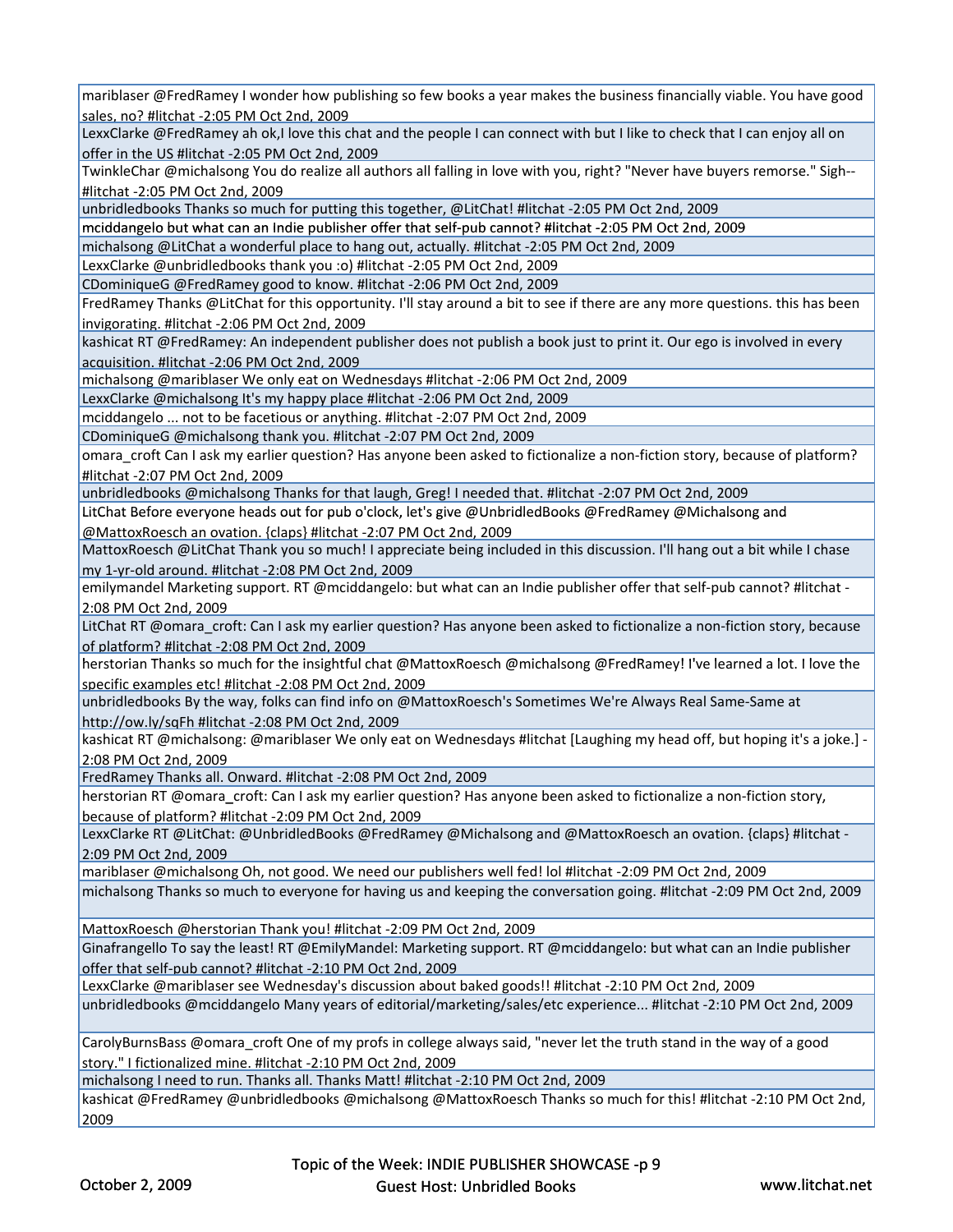jcsimonds RT @DonLinn: @FredRamey: We believe fully that there's a wider readership for really well turned novels than most people imagine. #litchat ‐2:11 PM Oct 2nd, 2009

MattoxRoesch RT @unbridledbooks: By the way, folks can find info on @MattoxRoeschs Sometimes Were Always Real Same-Same at http://ow.ly/sqFh #litchat ‐2:11 PM Oct 2nd, 2009

draccah RT .@mciddangelo: but what can an Indie publisher offer that self‐pub cannot? #litchat [dr: marketing & distribution;self‐pubs have neither] ‐2:11 PM Oct 2nd, 2009

mariblaser Even on background, I learned a lot. Tks! RT @LitChat: @UnbridledBooks @FredRamey @Michalsong and @MattoxRoesch an ovation. {claps}#litchat -2:11 PM Oct 2nd, 2009

100\_indecisions RT @kashicat: RT @michalsong: I want lots of story, though usually character driven rather than genre bound. #litchat [I like this] ‐2:11 PM Oct 2nd, 2009

agnieszkasshoes @LitChat repeat answer: I was asked to turn an academic paper narrative 2 fit the panel (on urban identity/cosmopolitanism) #litchat ‐2:11 PM Oct 2nd, 2009

omara\_croft @unbridledbooks Is there more credibility than with self‐pub? #litchat ‐2:11 PM Oct 2nd, 2009

mariblaser @LexxClarke Hehe, I hope we can include the veggie goods on discussion board, lol. :) #litchat ‐2:11 PM Oct 2nd, 2009

kashicat @unbridledbooks Have you seen well‐intentioned self‐pubbed authors making mistakes you might have helped them catch? #litchat ‐2:12 PM Oct 2nd, 2009

omara\_croft @CarolyBurnsBass Struggle for us is that we co‐authored the memoir; pub is suggesting one author (my wife) and fiction. Tough call. #litchat ‐2:12 PM Oct 2nd, 2009

agnieszkasshoes @Litchat ended as a walk down Shaftesbury Avenue with Chinatown one side, Soho the other, Ulysses-ish #litchat ‐2:12 PM Oct 2nd, 2009

LexxClarke @mariblaser of course, all welcome! #litchat ‐2:12 PM Oct 2nd, 2009

George9Writer @unbridledbooks Lots of great info here today. Thanks! I'm going to send you a query soon. #litchat -2:13 PM Oct 2nd, 2009

mariblaser @LexxClarke Hey thanks! Nothing like getting to know open minded people. :) #litchat ‐2:14 PM Oct 2nd, 2009

CarolyBurnsBass @omara\_croft Send a note to @DeberryandGrant about co‐authoring. They are a dynamic co‐writing team. #litchat ‐2:14 PM Oct 2nd, 2009

unbridledbooks @omara\_croft Generally, that's probably true, though self-pub is losing \*some\* of its stigma. #litchat -2:14 PM Oct 2nd, 2009

herstorian Yes, indie pub-ing is real pub-ing; ed. chooses you. RT @ omara\_croft @ unbridledbooks Is there more credibility than with self‐pub? #litchat ‐2:14 PM Oct 2nd, 2009

agnieszkasshoes RT @kashicat @unbridledbooks Have you seen well-intentioned self-pubbed authors making mistakes you might have helped them catch? #litchat ‐2:14 PM Oct 2nd, 2009

kashicat @omara\_croft Oh man, that's difficult! I'm sure I'd be really reluctant. #litchat ‐2:15 PM Oct 2nd, 2009

CarolyBurnsBass @omara\_croft Is it the story of one person or two? Is that why you're listing both of you as authors? #litchat ‐2:15 PM Oct 2nd, 2009

unbridledbooks @ gGeore9Writer Glad you enjoyed it! Check our website for guidelines. #litchat ‐2:15 PM Oct 2nd, 2009

unbridledbooks @kashicat Probably would if we looked! So many books to keep up with from all corners. #litchat ‐2:16 PM Oct 2nd, 2009

CDominiqueG Im contacting a Converse marketing rep about mechandise for one of my characters :‐D! #litchat ‐2:16 PM Oct 2nd, 2009

omara croft @CarolyBurnsBass Medical memoir/love story...written in alternating voices...he said/she said with medical emergencies. #litchat ‐2:16 PM Oct 2nd, 2009

mariblaser @omara\_croft As far as I've read, indie (or independent) pub, gives far more credibility than self-pub. #litchat -2:16 PM Oct 2nd, 2009

herstorian @omara\_croft: Hmm. Most memoirs have one narrator, one "voice"; maybe that's what the ed. is thinking? #litchat ‐2:17 PM Oct 2nd, 2009

CarolyBurnsBass @omara\_croft Another question is what is your intention with the book? To help people? To entertain? Other books in future? #litchat ‐2:17 PM Oct 2nd, 2009

kashicat @unbridledbooks I thought perhaps you might be too busy with your own books to notice that much. :‐) Thanks. #litchat ‐2:17 PM Oct 2nd, 2009

CDominiqueG @FredRamey have you ever taken on a project that agents have turned down that were very successful? #litchat ‐2:18 PM Oct 2nd, 2009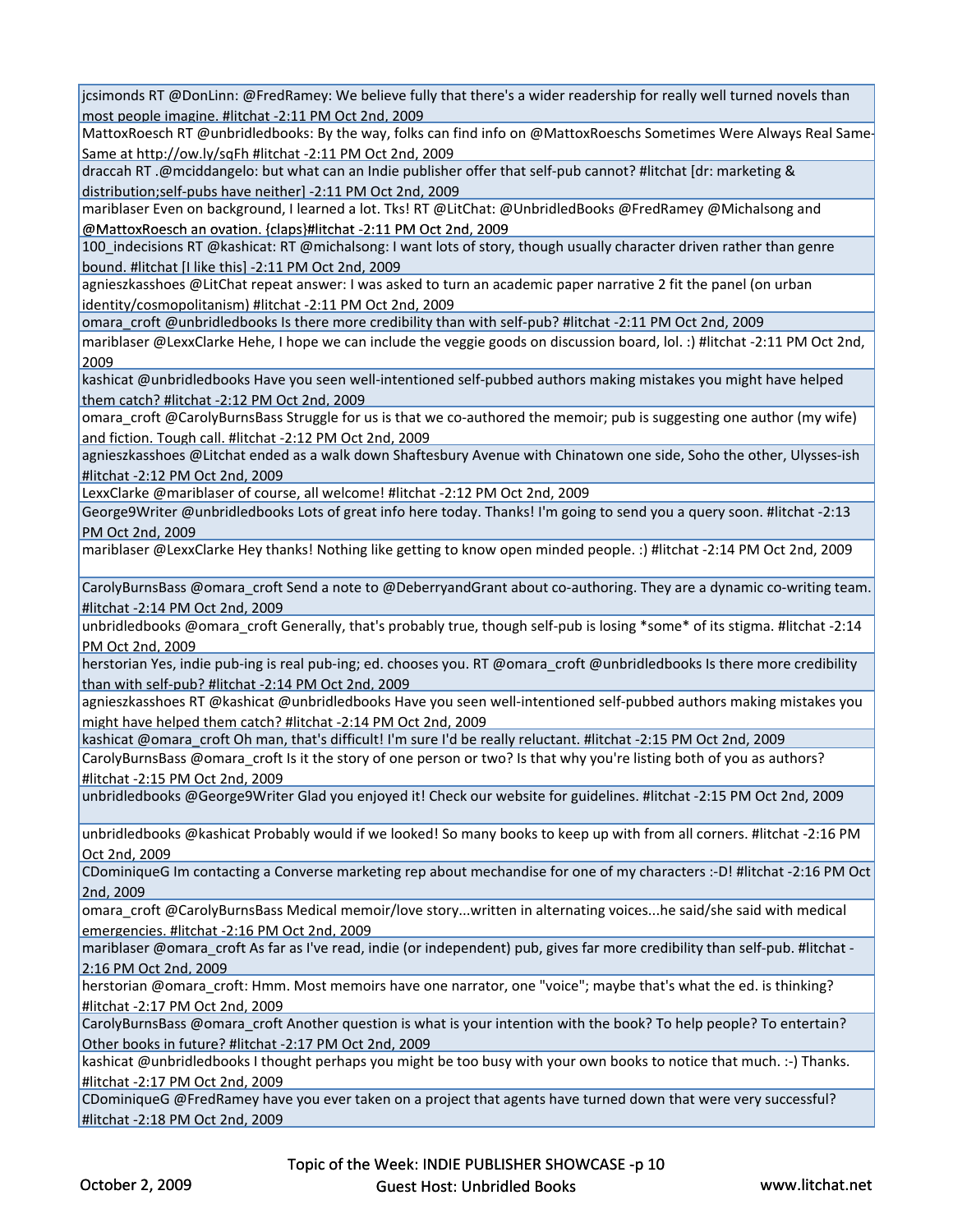omara\_croft @herstorian Think this is a case of an imprint having a specific interest--womens' stories for women by women #litchat ‐2:18 PM Oct 2nd, 2009

LitChat Here is the contact page for submissions to Unbridled Books: http://unbridledbooks.com/contact/ #litchat ‐2:19 PM Oct 2nd, 2009

omara\_croft @CarolyBurnsBass In this instance, I think it's one story that should both entertain and help...live through it, cope with it, grow #litchat ‐2:19 PM Oct 2nd, 2009

unbridledbooks @kashicat We do a TON of non‐UBB reading, believe me! #litchat ‐2:19 PM Oct 2nd, 2009

herstorian @omara\_croft: I can see how alternating voices & POVs would work better in fiction. Not a common memoir device. #litchat ‐2:19 PM Oct 2nd, 2009

latta And i missed #litchat & the nice folks from @unbridledbooks. Sigh. ‐2:20 PM Oct 2nd, 2009

unbridledbooks Thanks, @LitChat! Gotta run, but it was great as always! #litchat ‐2:20 PM Oct 2nd, 2009

omara\_croft @herstorian I guess that's part of what we have hoped would be a hook #litchat ‐2:20 PM Oct 2nd, 2009

kashicat @unbridledbooks Oh I didn't mean you didn't read outside your own stuff. Just meant that specific issue probly not high on radar #litchat ‐2:20 PM Oct 2nd, 2009

herstorian @omara\_croft: Perhaps try a diff. imprint/publisher? Do you \*want\* to re-write with one narr. & fiction? Don't lose your story. #litchat ‐2:21 PM Oct 2nd, 2009

omara\_croft @unbridledbooks thanks much...very informative #litchat ‐2:21 PM Oct 2nd, 2009

LexxClarke @unbridledbooks thank you for your time, much appreciated #litchat ‐2:21 PM Oct 2nd, 2009

CarolyBurnsBass @omara\_croft What is you and your wife's intention for the book? Help or entertain. Don't say, "both" at this point. #litchat ‐2:21 PM Oct 2nd, 2009

omara\_croft @herstorian Not sure...I was just curious about what others might have experienced. #litchat ‐2:22 PM Oct 2nd, 2009

kashicat @herstorian Just curious: do you think a memoir actually \*has\* to have just one voice? Now I'm really interested in that. #litchat ‐2:22 PM Oct 2nd, 2009

omara\_croft @CarolyBurnsBass I think the main aim would be to entertain. #litchat ‐2:22 PM Oct 2nd, 2009

kashicat @omara\_croft I can see a "women's issues" pub being interested in just wife's voice, but turning non-fic into fic?? #litchat ‐2:23 PM Oct 2nd, 2009

DavidRozansky @charabbott Oh, I can tell you the buzz from MPIBA from indie publisher's point of view. #litchat #followreader ‐2:24 PM Oct 2nd, 2009

omara\_croft @kashicat This is "platform" issue again. Pubs seem more interested in NF if the writer is well-known. Perhaps not universally so. #litchat ‐2:25 PM Oct 2nd, 2009

LitChat @unbridledbooks Thank you again. All of you were terrific. Happy weekending! #litchat ‐2:25 PM Oct 2nd, 2009

RichRennicks @KatherineBoG Yep, between the trade shows, #litchat and #followreader I'm adding tons of people to follow. ‐2:25 PM Oct 2nd, 2009

herstorian @kashicat: I'm curious now, too! I haven't heard of co‐authored memoirs, but something must exist. But 'memoir' implies singular... #litchat -2:25 PM Oct 2nd, 2009

LexxClarke @DavidRozansky MPIBA? #litchat ‐2:25 PM Oct 2nd, 2009

omara croft @herstorian A memoir just came out (can't remember the name) written by four siblings. #litchat -2:26 PM Oct 2nd, 2009

LexxClarke @LitChat thank you again,another awesome litchat,glad I was able to make it after all :o) #litchat ‐2:26 PM Oct 2nd, 2009

CarolyBurnsBass @omara\_croft Is your memoir complete? Do you have an agent? If not, why not? #litchat ‐2:27 PM Oct 2nd, 2009

herstorian @kashicat @omara\_croft: I think the fic. comes in b/c turning 2 voices to 1 will inherently fictionalize the manuscript. Not NF. #litchat ‐2:27 PM Oct 2nd, 2009

kashicat @herstorian That's what I was thinking too: memoir=singular. Now I'm wondering if there can't be a memoir of a relationship too. #litchat ‐2:27 PM Oct 2nd, 2009

omara\_croft @CarolyBurnsBass We have an agent. The book is in progress #litchat ‐2:28 PM Oct 2nd, 2009

kashicat RT @omara\_croft: @herstorian A memoir just came out (can't remember the name) written by four siblings. #litchat Aha! ‐2:28 PM Oct 2nd, 2009

herstorian Huh. Title? RT @omara\_croft: @herstorian A memoir just came out (cant remember the name) written by four siblings. #litchat ‐2:28 PM Oct 2nd, 2009

kashicat RT @LexxClarke: @LitChat thank you again,another awesome litchat,glad I was able to make it after all :o) #litchat [Silver lining, eh?] ‐2:28 PM Oct 2nd, 2009